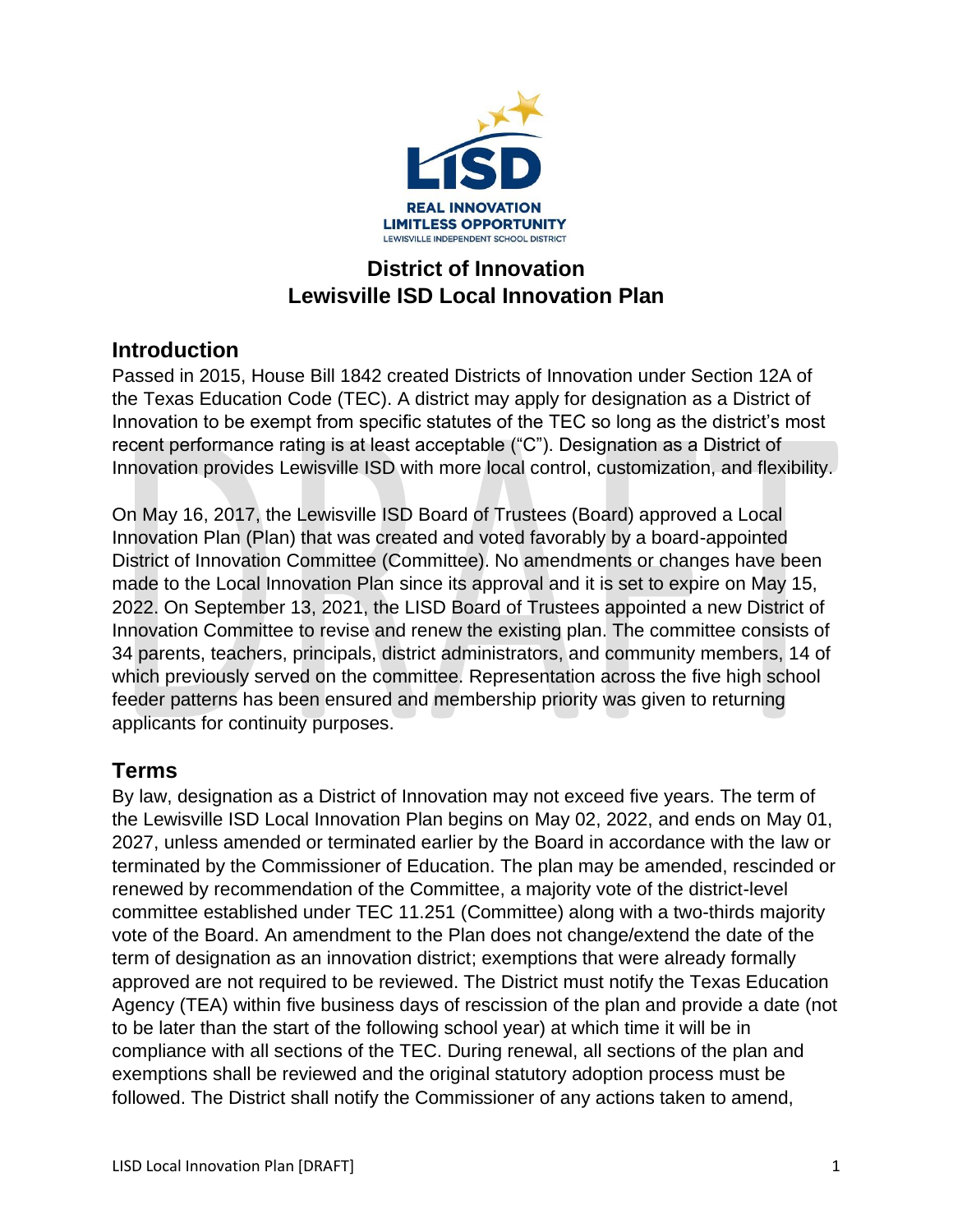rescind or renew the Plan along with the associated TEC exemptions and local approval dates.

The Committee will review the plan annually in the spring, unless the Board determines a review must be done prior to the annual review, to ensure that the recommendations are continuing to meet the needs of the District as intended and are aligned with Lewisville ISD (LISD) Strategic Design efforts. An annual report that includes data on the usage of each exemption will be provided to the Board based on the outcome of this review.

As part of the annual review process, the membership of the Committee will be renewed and/or modified by a majority vote of the Board. Outside of the annual review/renewal process, if a member of the Committee is unable to fulfill his/her duties, the Board may appoint a replacement by majority vote. The intent of the Board is to maintain a balanced representation on the Committee of parents/community members and staff.

Lewisville ISD's Local Innovation Plan is aligned with the beliefs, vision, mission, and goals of LISD as approved in the Strategic Design Plan. Additionally, the Plan is not intended to compromise District funding.

## **Core Beliefs**

We believe:

- 1. Every student is uniquely capable and deserves to be challenged each day.
- 2. Uninhibited learning depends on a safe, nurturing, inclusive and flexible environment.
- 3. An educated citizenry is essential for equal opportunity and a prosperous society.
- 4. Meaningful and relevant work engages students in profound learning.
- 5. Critical thinking and problem-solving today are necessary for students to be equipped for future challenges.
- 6. Genuine transformation requires disruptive innovation.
- 7. Education is the shared responsibility of the community.

## **Vision**

All of our students enjoying thriving, productive lives in a future *they* create.

## **Mission**

Students, staff and community design and implement a learning organization that provides engaging, innovative experiences every day.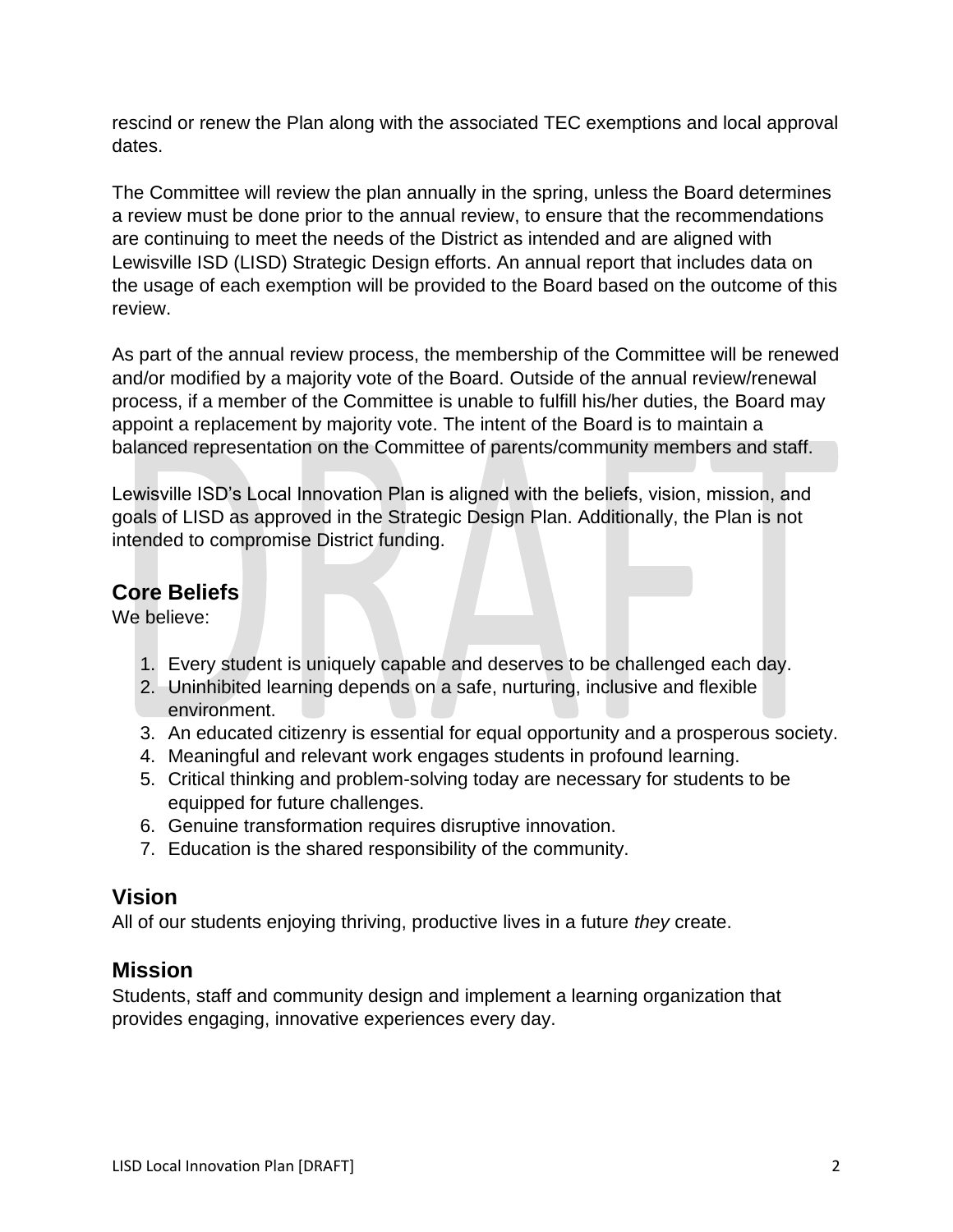**Goals**

- 1. Provide all learners with safe, nurturing, inclusive and flexible learning environments.
- 2. Engage learners through the use of technological tools to access, create and share content as well as collaborate with other learners throughout the world.
- 3. Reframe state readiness standards in a way that leads to profound learning and has meaning and value for students.
- 4. Create flexible systems that result in a learning organization supported by innovative and engaged staff.
- 5. Continuously involve our diverse community, staff and students to use their strengths, resources and talents to provide engaging, innovative experiences for all learners.
- 6. Develop and implement meaningful, varied assessments that inform and inspire students and educators for continuous improvement and growth in a way that transforms learning and teaching.
- 7. Design an accountability system that transcends state/national mandates and reflects local values and expectations.

# **Innovations**

It is determined that the following requirements of the Texas Education Code inhibit the pursuit of the goals of LISD in meeting the needs of students at this time.

### **Innovation Plan Exemption 1: Uniform Start Date for Academic Calendar**

Texas Education Code [25.0811\(a\)](https://statutes.capitol.texas.gov/Docs/ED/htm/ED.25.htm#:~:text=Sec.%2025.0811.%20%20FIRST%20DAY%20OF%20INSTRUCTION.) does not allow school districts to begin school before the fourth Monday of August. Exemption from Texas Education Code 25.0811(a) allows LISD to collaboratively design an academic calendar

based on the needs of and input from the community. It provides the flexibility needed to maximize instructional time available before key exams and align more closely with dual credit courses.

### **Innovation Plan Exemption 2: Campus Behavior Coordinator**

Texas Education Code Section [37.0012](https://statutes.capitol.texas.gov/docs/ed/htm/ed.37.htm#:~:text=Sec.%2037.0012.%20%20DESIGNATION%20OF%20CAMPUS%20BEHAVIOR%20COORDINATOR.) constrains campus governance by requiring one person at each campus to be designated to serve as the campus behavior coordinator. LISD utilizes a collaborative approach to discipline to strengthen student learning and foster positive interactions. This collaborative approach includes the parent, student, school administrator and counselor. Exemption from Texas Education Code Section 37.0012 allows LISD campus principals to divide and/or delegate campus behavior coordinator duties to assistant principals as needed and appropriate. The Board will receive regular updates on

Proposed continuation & clarification

Proposed continuation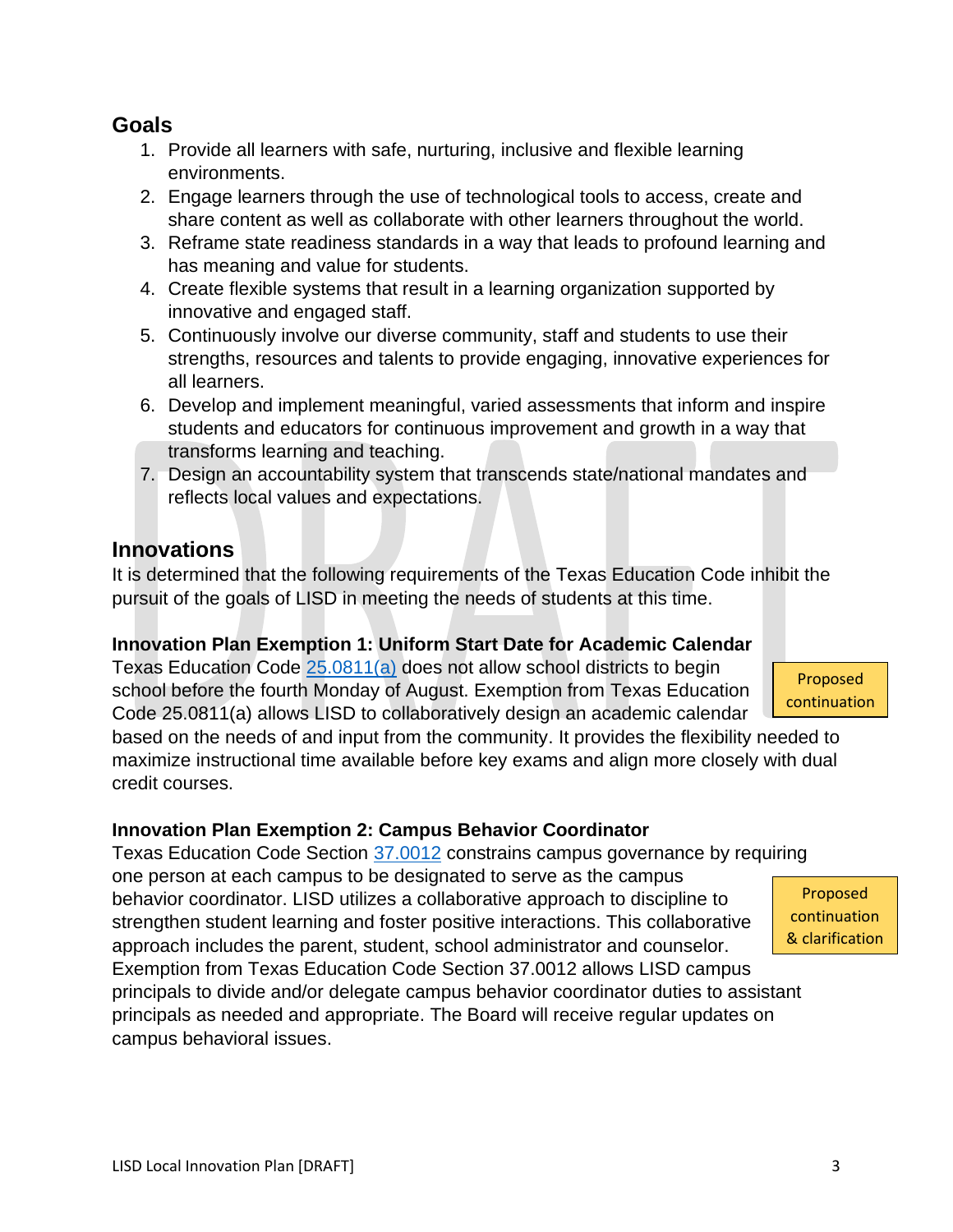#### **Innovation Plan Exemption 3: Probationary Contracts for Experienced Teachers**

Texas Education Code Section [21.102\(b\)](https://statutes.capitol.texas.gov/Docs/ED/htm/ED.21.htm#:~:text=in%20that%20capacity.-,(b),-A%20probationary%20contract) states that a probationary contract may not exceed one year for a person who has been employed as a teacher in public education for at least five of the eight years preceding employment with the district. This period of time may not be sufficient to evaluate the

teacher's effectiveness in the classroom since teacher contract timelines demand that employment decisions must be made prior to the availability of end-of-year classroom and student data. Exemption from Texas Education Code Section 21.102(b) allows LISD to offer an additional probationary contract, when needed, to teachers, counselors, librarians, or nurses that are new to LISD who have been employed in public education for at least five of the eight previous years to benefit the individual, schools, and students served. Offering an additional probationary contract will only be used when necessary to further support the impacted individual and campus.

#### **Innovation Plan Exemption 4: Educator Certification for Teachers in State-Identified Shortage Areas in Non-Compliance Programs**

Texas Education Codes [21.003](https://statutes.capitol.texas.gov/Docs/ED/htm/ED.21.htm#:~:text=Sec.%2021.003.%20%20CERTIFICATION%20REQUIRED.) and [21.057](https://statutes.capitol.texas.gov/Docs/ED/htm/ED.21.htm#:~:text=Sec.%2021.057.%20%20PARENTAL%20NOTIFICATION.) outlines state certification standards and notification standards for teachers. An exemption from these requirements allows LISD to issue a school district teaching permit to individuals who do not hold a teaching certificate or do not hold a certificate in the content area and/or grade in which they will be assigned, but whom the district deems best to teach in a state-identified shortage area. Shortage

areas are defined annually by the Texas Education Agency (TEA) and approved by the U.S. Department of Education. In the event LISD experiences a shortage area that is not on the state's shortage area list, the Superintendent and Chief Human Resource Officer will inform the Board. LISD will always strive to ensure only the highest quality educators are hired for the benefit of our students. Classroom teachers with current state credentials will remain the preference. However, on occasion when the district has positions that are difficult to fill, this exemption may be leveraged to meet the needs of a campus. Staff hired under a school district teaching permit will benefit from the same rights and responsibilities as certified teachers within the district. After the required posting period and candidate interviews, the principal must specify in writing the reason for the request and document what specific credentials (i.e. experiences and expertise) the prospective teacher possess that would qualify the individual to teach that subject(s). The Superintendent must approve the selection and report the action to the Board at the first board meeting following the assignment. Teachers hired under this exemption will be required to participate in the district's three-year tiered support system that is customized for DOI hires to ensure successful acclimation to their role in the district. Finally, this is a local certification only and does not transfer to another school district.

Proposed continuation & clarification

Proposed continuation, expansion & clarification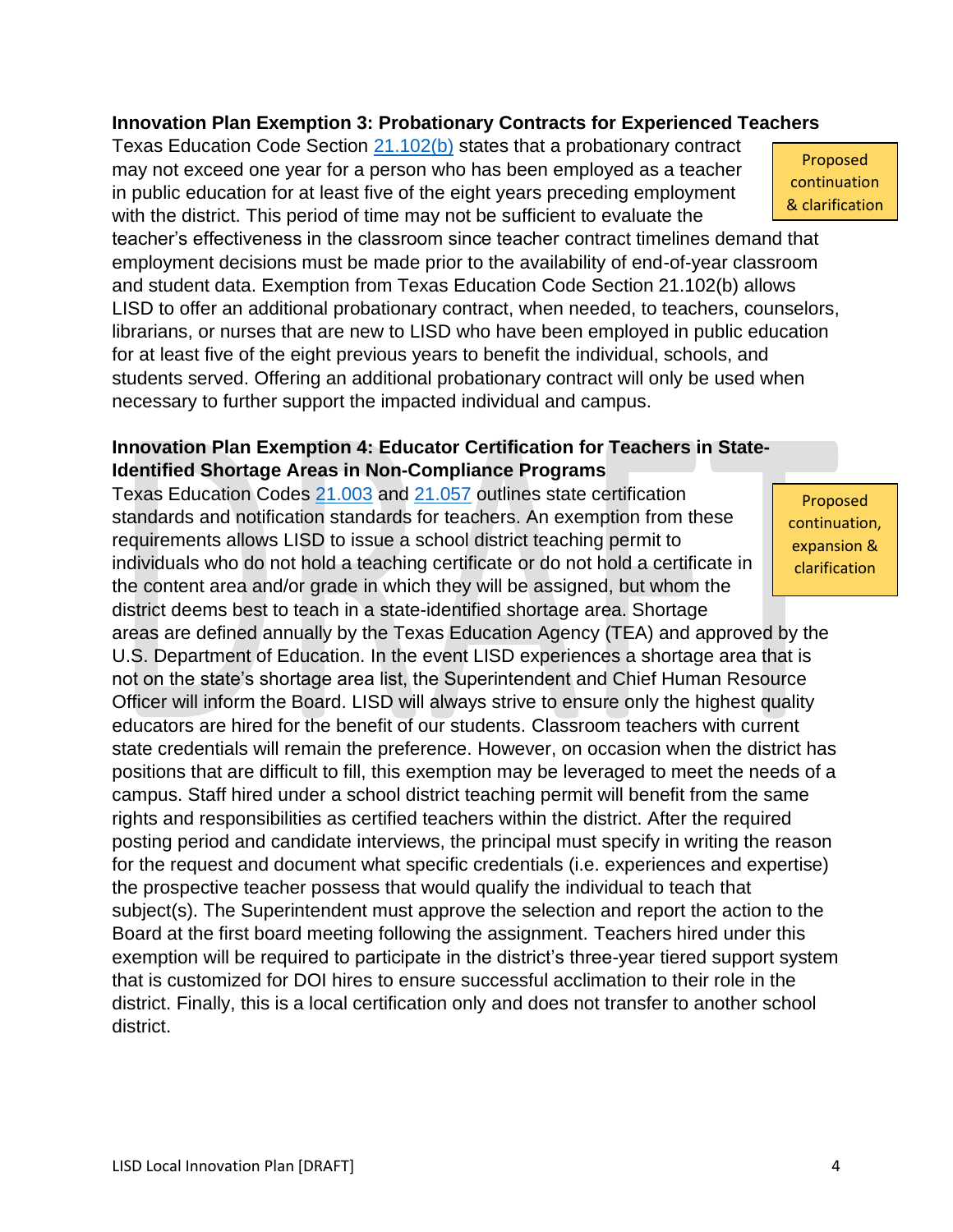## **Summary**

The District of Innovation Committee carefully weighed and considered the renewal of each of these exemptions and found each of these to offer the flexibility and local control we need to better serve our students, their families, and our communities. These exemptions are also common among surrounding school districts and can be found in their local innovation plans. The DOI Committee will meet annually to review these exemptions and explore ways that the district may continue to innovate in ways that meet the needs of our students and educators.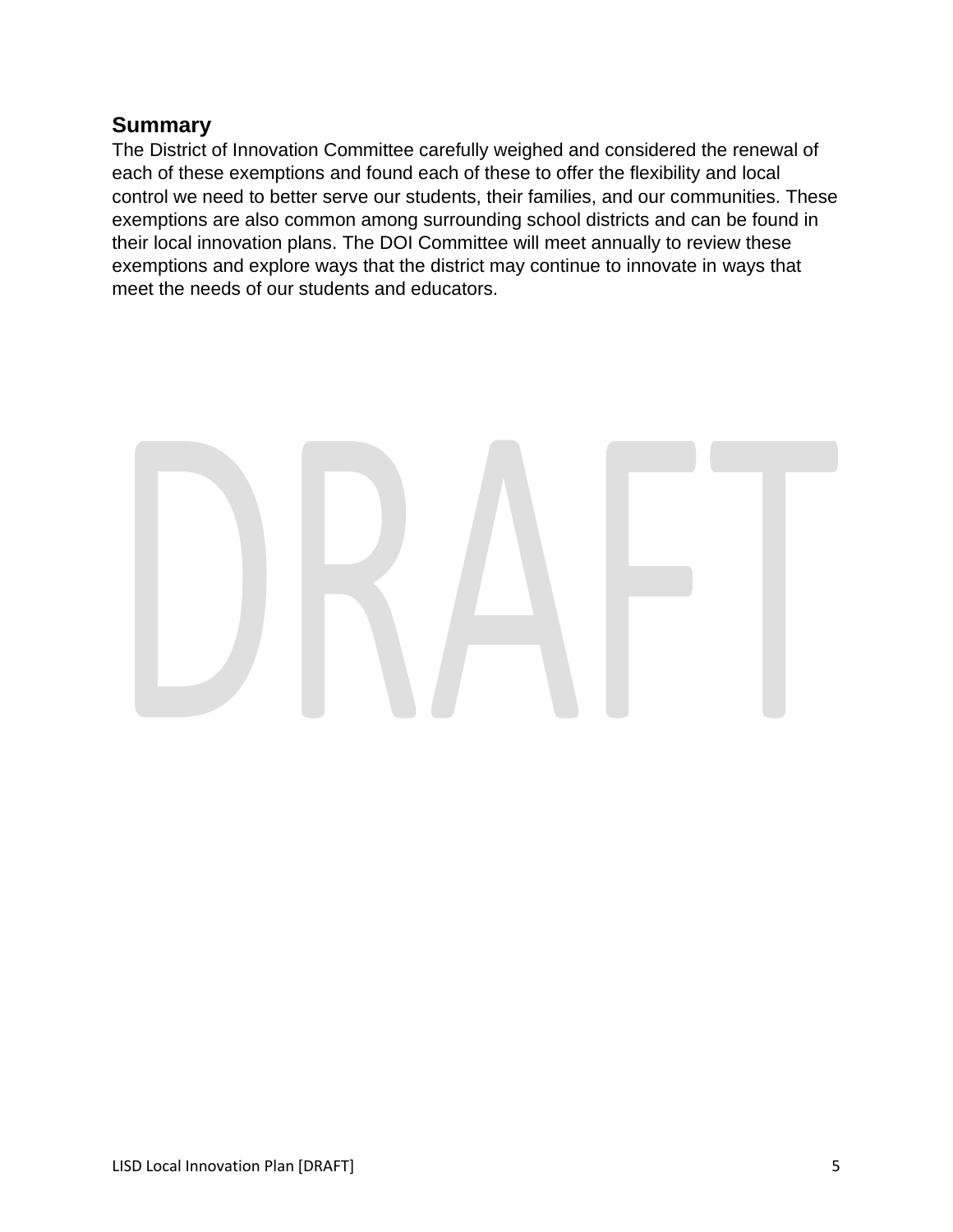# **DOI Committee Members**

| Deborah Bailey - Principal                          |
|-----------------------------------------------------|
| Jason Cooper - District Leadership                  |
| Kim Coppens - Teacher                               |
| Monya Crow - District Leadership                    |
| Beri Deister - Principal                            |
| Janice Eason - Teacher                              |
| Marianne Eckley - Teacher/ATPE Representative       |
| Doug Emery - Teacher                                |
| Ginny Evans - Teacher/TSTA Representative           |
| Timothy Fails - Teacher                             |
| Rachel Flanders - Principal                         |
| Kate Gesch - Board Appointed Community Member       |
| <b>Adam Gray - Principal</b>                        |
| T-Ronn Hicks - Board Appointed Community Member     |
| Demetrius Hicks - Teacher                           |
| Kristina Higgins - Board Appointed Community Member |
| Pam Johnson - Board Appointed Community Member      |
| Erynn Keenen - Parent                               |
| Jules Kunsky - Parent                               |
| Cris Manning - Board Appointed Community Member     |
| Lynette Narrell - Board Appointed Community Member  |
| Andy Plunkett - District Leadership                 |
| Michelle Reed - Parent                              |
| Estella Rupard - District Leadership                |
| Eyad Salloum - Community Member/Parent              |
| Brandi Schwertner - Community Member/Parent         |
| Shawn Sheehan - District Leadership                 |
| Heather Shorter - Principal                         |
| Will Skelton - Principal                            |
| Shelia Smith - District Leadership                  |
| Stephanie Smith - Parent                            |
| Vicky Ursi - Board Appointed Community Member       |
| Gail Warner - Teacher/UEA Representative            |
| Kim West - Parent                                   |